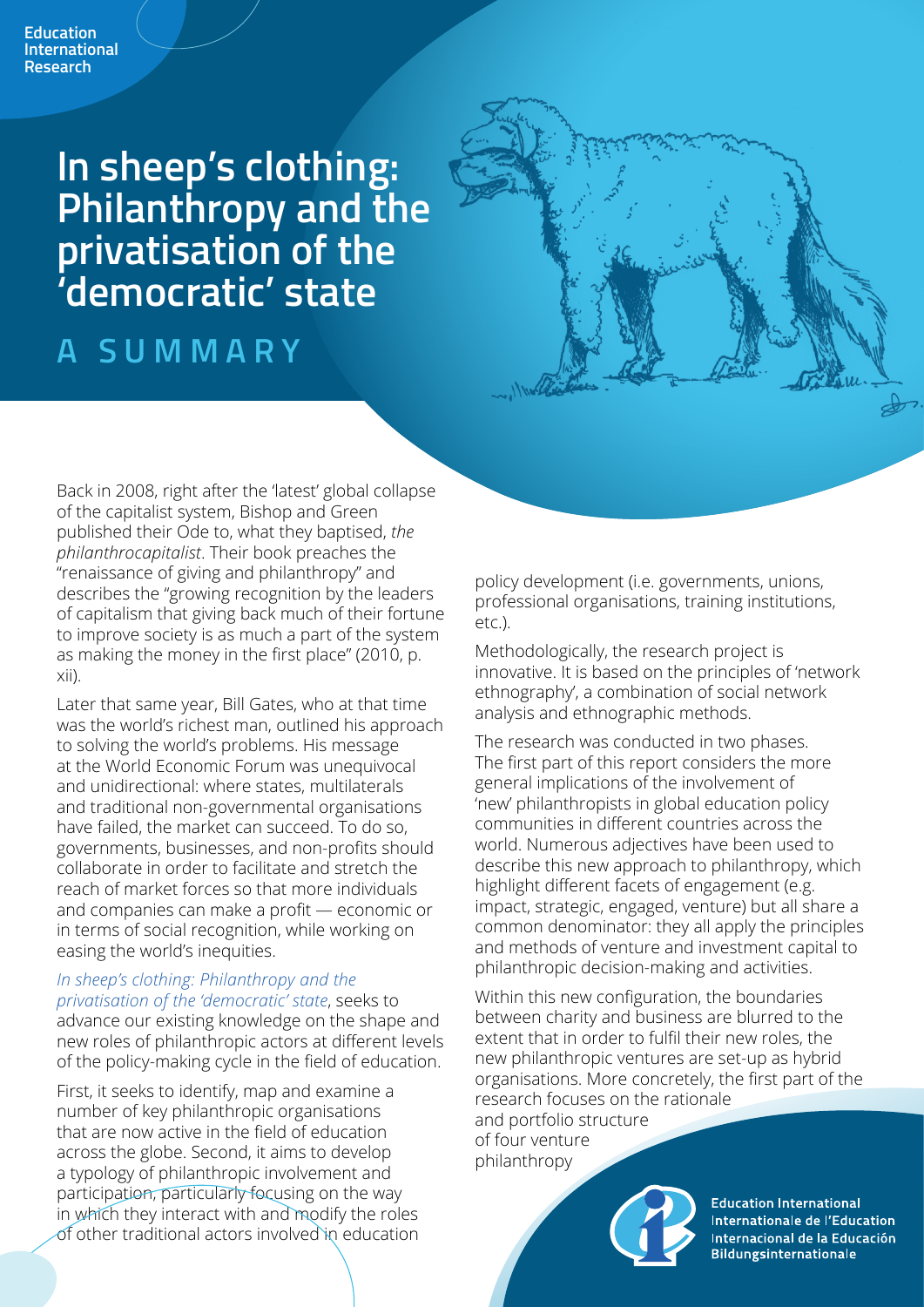organisations: Omidyar Network, NewSchools Venture Fund, Reach Capital, and LGT Venture Philanthropy.

The analysis of data gathered confirms that new philanthropy is not only about finding new technical solutions. It actually implies a new way of understanding the world and the public sphere, of solving problems and 'improving

lives'. They openly promote marketbased solutions and dynamics of privatisation of education at all levels. For instance, funding of private and charter schools, developing new public management schemes, incubating new edu-tech businesses, advocating for new forms and methods of accountability and evaluation, etc.

We could think about the influence and effect of these forms of 'giving' as a form of 'philanthropic governance'. Through their philanthropic action, these new policy actors may be able to modify meanings, mobilise assets and exert pressure or even decide on the direction of policy in specific contexts (Saltman, 2010).

As Horne (2002) argues, new philanthropists operate in a *parapolitical sphere* within which they can develop their own policy agendas.

# **Ark — a case study**

The second part of this report, focuses on the UK registered education charity Absolute Return for Kids (Ark). It is best known for its role as a provider of academy schools in partnership with the government in England. It is rapidly growing in geographical and budgetary terms, and in the number and nature of the programmes in which it is involved.

The aim of this part of the research is to identify, through the analysis of Ark's international work, some of the multi-faceted channels for philanthropic action into the field of education policy, including but also exceeding philanthropic funding —in the form of investment and grant making, that are turning philanthropy into a significant force in the re-working of education as a non-state activity in different spaces and locations.

In particular, this report maps Ark's growing activities and collaborations across the world —in India, Liberia, South Africa, Uganda, Kenya and Ghana, among others.

There is detailed analysis of the wide range of collaborations and initiatives that involve Ark acting and engaged with a variety of partners, spanning from government to non-state actors, and performing different roles in different capacities: education provision; curriculum development; teacher and leadership training; eco-system/market building; network building; policy influencing; evidence-producing/commissioning.

Across the different strands of Ark's international work led by the Ark Education Partnerships Group (EPG) is the self-stated aim to improve education systems through public-private partnerships (PPPs) and accountability. They attribute the non-state sector a key role in addressing the so-identified learning crisis in developing countries. This work is underpinned by a public policy framework of limited government intervention in the delivery of services and programmes on the ground through a diversification of provision paired with strong systems of school accountability.

This therefore includes an ensemble of policy 'solutions' oriented to increasing school/provider autonomy in PPP modalities, alongside the creation of accountability systems and regimes, supported by strong data, assessment and performance measurement and management.

Likewise, Ark's advisory work for such modalities of system reform focuses on the negotiation and facilitation of so-called contract management public-private partnership arrangements.

These are modelled on the English Academies and the US charter school programmes and then promoted across a variety of nations and/or regions/localities, involving non-state actors that take over state schools, and the parallel development of school inspection and accountability measures. Advocacy and 'evidence' building are important contributing elements in the development and continuing legitimation of this agenda.

Through these multifaceted and complex set of roles and the relationships, Ark is increasingly becoming a significant, active agent facilitating and enabling market-oriented education policy frameworks across several developing nations.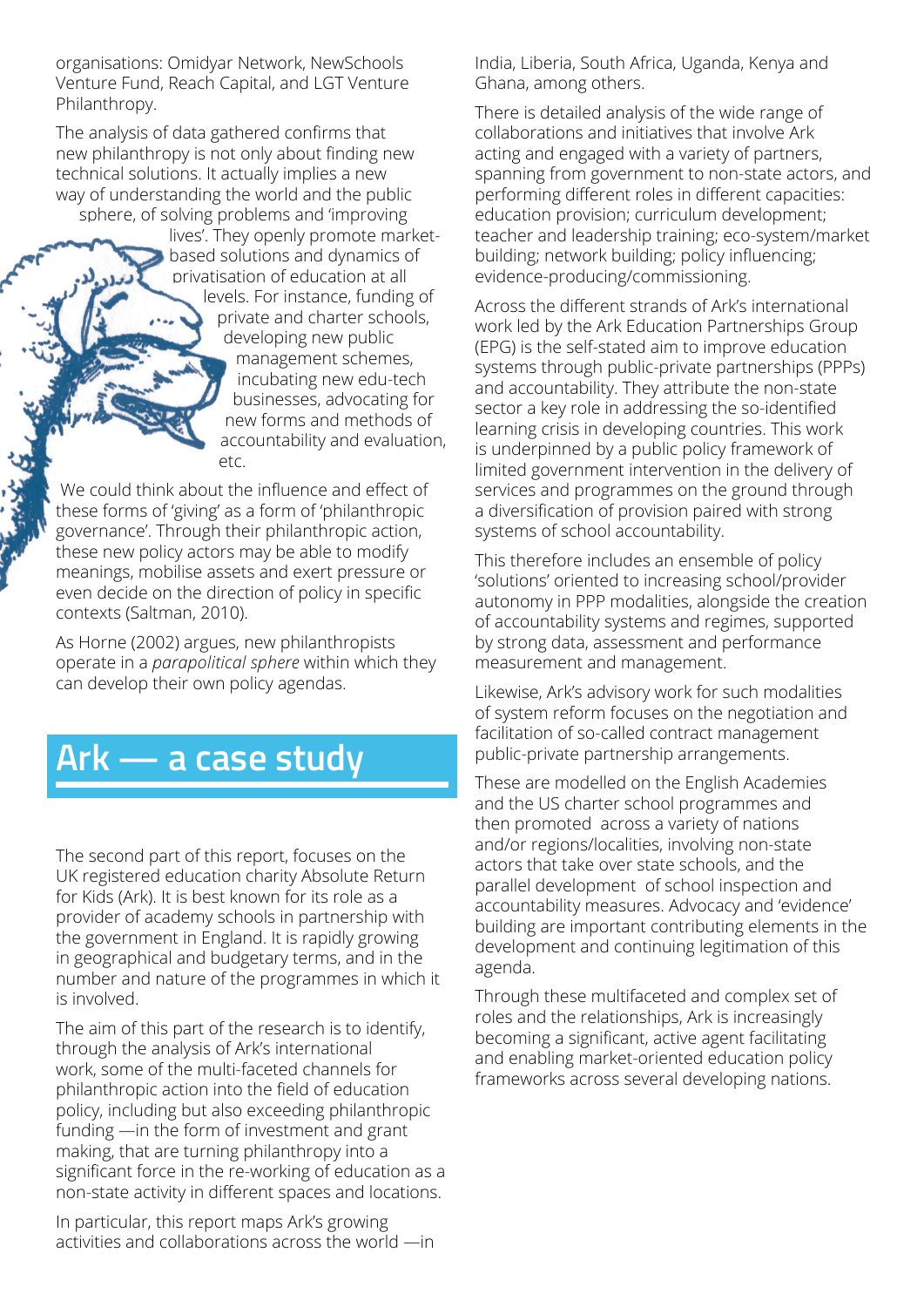# **Findings and emerging themes**

### *1. Network relationships: practice and discourse*

Philanthropies operate in complex relationships with national and sub-national levels of government as funders, providers, lobbyists, advisers and evidence producers, at times partnering with and at times supplementing the state.

These organisations act and interact in spaces across and within nations, bringing considerable financial and 'political' influence to bear, re-working and re-populating the international education policy community.

They connect the interests and activities of enterprises, governments, philanthropies, and non-governmental agencies in new ways. They also constitute both networks of practice through which they act on education systems delivering and/or funding education services, as well as discourse communities, ideologically converging around educational liberalisation and promoting market-based solutions and dynamics of privatisation of education.

Through them and within these interactions, new voices are given space. In addition, new narratives that determine what counts as a policy 'solution' and a 'good' policy are articulated and validated. Together, they are bringing school management, leadership, accountability, curriculum and teacher training within a single discursive logic of practice.

#### *2. Evidentology: the slippery relationship between evidence and ideology*

Philanthropic organisations are not only concerned with the immediate impact of the programmes in which they become involved. They also share a more ambitious aspiration to use these experiences as evidence or 'demonstration work' to effect larger change across education systems.

The organisations studied emphasise the need to overcome ideological perspectives and base arguments and practices on 'evidence'. There is, however, a thin and contested evidence base to many of the market-reform mechanisms and programmes for which they advocate or implement. Furthermore, in this report, there are examples of programmes that did

not achieve expected outcomes yet similar programmes continue to be promoted.

Questions need to be asked as to whether the reliance on limited sources of evidence, particularly those which emerge from randomised control trials, is preventing contextual and less easily quantifiable and observable factors from being considered in debates, and with what implications and consequences.

In the same way that an overreliance on narrow test results as an accurate and fair measure of the quality of schooling is highly contested, the single-sided reliance on experimental and quasi-experimental sources of data limits our understanding of other crucial aspects of the success of an education system.

### *3. Policy mobility: 'Hot' policies?*

This report analyses some of the ways in which philanthropic organisations are involved in the international mobility of policy models presented as successful in specific settings.

In the case of Ark this includes "the sharing of education policy and implementation experience in the UK" (Hares and Crawfurd, 2018).

An obvious issue relates to an inadequate consideration of the specificities of the local factors and context that might have contributed to the policy success in the places of origin, over and against local factors and political and socio-economic contexts of recipient places.

There are also related issues around what Tikly (2004) understands as forms of new imperialism in the 'export' of Western education policies to low income countries.

Secondly, a specific issue that emerges is the uncritical approach to some of the policy initiatives and programmes that are being presented as 'models' to be 'exported', without adequate recognition of the controversies raised in the very contexts that are taken as examples.

It is crucial for organisations involved in policy travel to openly engage with the criticisms they generate 'at home' before embarking on moving them abroad.